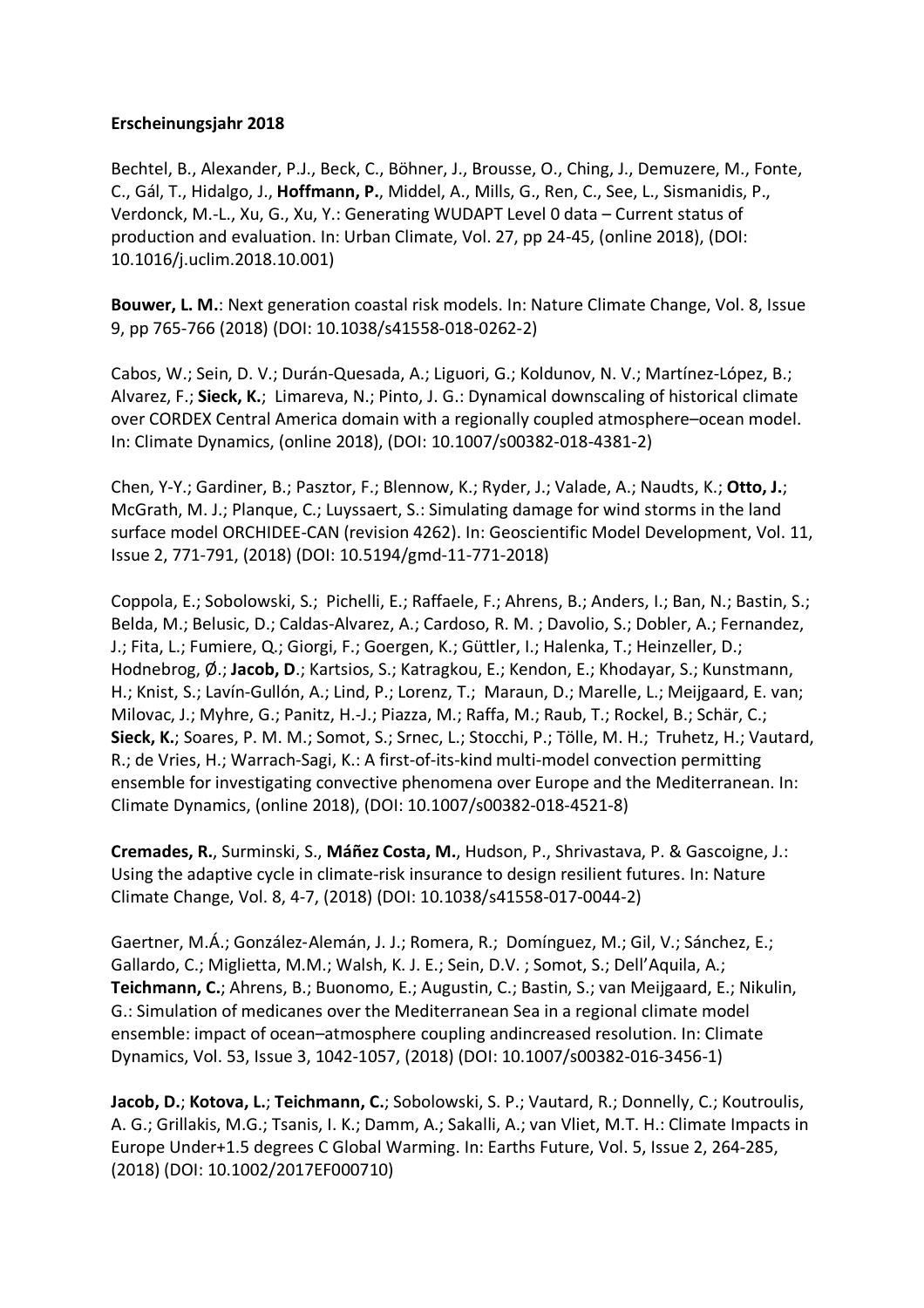Kjellstrom, E.; Nikulin, G.; Strandberg, G.; Christensen, O.B.; **Jacob, D**.; Keuler, K.; Lenderink, G.; van Meijgaard, E.; Schär, C.; Somot, S.; Sorland, S. L.; **Teichmann, C.**; Vautard, R.: European climate change at global mean temperature increases of 1.5 and 2 degrees C above pre-industrial conditions as simulated by the EURO-CORDEX regional climate models. In: Earth System Dynamics, Vol. 9, Issue 2, 459-478, (2018) (DOI: 10.5194/esd-9-459-2018)

**Kotova, L.**,Aniskevich, S., Bobylev, L.Caluwaerts, S.De Cruz, L.,De Troche, R.,Gnatiuk, N.,Gobin, A.,Hamdi, R.,Sakalli, A.,Sirini, A.,Termoniae, P.Top, S.Van Schaeybroecke, B.Viksna, A.: A new project AFTER investigates the impacts of climate change in the Europe-Russia-Turkey region. In: Climate Services, Vol. 12, 59-63, (2018) (DOI: 10.1016/j.cliser.2018.11.003)

Koutroulis, A.; Grillakis, M.; Tsanis, I.K.; **Jacob, D.**: Mapping the vulnerability of European summer tourism under 2 °C global warming. In: Climatic Change, Vol. 151, Issue 2, 157-171, (2018) (DOI: 10.1007/s10584-018-2298-8)

**Kovalevsky, D.V**., Alekseev, G.V.: Polar Amplification Projected by Energy Balance Model with Nonlinear Parametrization of Outgoing Longwave Radiation. In: Discontinuity, Nonlinearity, and Complexity, Vol. 7, Issue 2, 209-223, (2018) (DOI: 10.5890/DNC.2018.06.009)

Luyssaert, S.; Marie, G.; Valade, A.; Chen, Y.Y.; Djomo, S. N.; Ryder, J.; **Otto, J.**; Naudts, K.; Lansø, A. S.; Ghattas, J.; McGrath, M. J.: Trade-offs in using European forests to meet climate objectives. In: Nature, Vol. 562, 259-262, (2018) (DOI: 10.1038/s41586-018-0577-1)

Mba, W. P.; Longandjo, G.-N. T.; Moufouma-Okia, W.; Bell, J.-P.; James, R.; Vondou, D. A.; **Haensler, A.**; Fotso-Nguemo, T. C.; Guenang, G.M.; Tchotchou, A. L. D.; Kamsu-Tamo, P. H.; Takong, R. R.; Nikulin, G.; Lennard, C. J.; Dosio, A.: Consequences of 1.5 degrees C and 2 degrees C global warming levels for temperature and precipitation changes over Central Africa. In: Environmental Research Letters, Vol. 13, Issue 5, (2018) (DOI: 10.1088/1748- 9326/aab048)

Molinari, D., De Bruijn, K., Castillo-Rodríguez, J.T., Aronica, G.T. & **Bouwer, L.M.:** Validation of flood risk models: current practice and possible improvements. In: Intl. Journal of Disaster Risk Reduction, Vol. 33, Issue 1, 441-448, (2018) (DOI: 10.1016/j.ijdrr.2018.10.022)

Nikulin, G.; Lennard, C.; Dosio, A.; Kjellstrom, E.; Chen, Y.; **Haensler, A.**; Kupiainen, M.; Laprise, R.; Mariotti, L.; Maule, C. F.; van Meijgaard, E.; Panitz, H.-J.; Scinocca, J. F.; Somot, S.: The effects of 1.5 and 2 degrees of global warming on Africa in the CORDEX ensemble. In: Environmental Research Letters, Vol. 13, Issue 6, (2018) (DOI: 10.1088/1748-9326/aab1b1)

Otto, A., Kellermann, P., Thieken, A.H., **Máñez Costa, M**., **Carmona, M.**, Bubecka, P.: Risk reduction partnerships in railway transport infrastructure in an alpine environment. In: Intl. Journal of Disaster Risk Reduction, Vol. 33, 385-397, (2018) (DOI: 10.1016/j.ijdrr.2018.10.025)

Pietikäinen, J.-P.; Markkanen, T.; **Sieck, K.**; **Jacob, D.**; Korhonen, J.; Räisänen, P.; Gao, Y.; Ahola, J.; Korhonen, H.;Laaksonen, A.; Kaurola, J.: The regional climate model REMO (v2015) coupled with the 1-D freshwater model FLake (v1): Fenno-Scandinavian climate and lakes. In: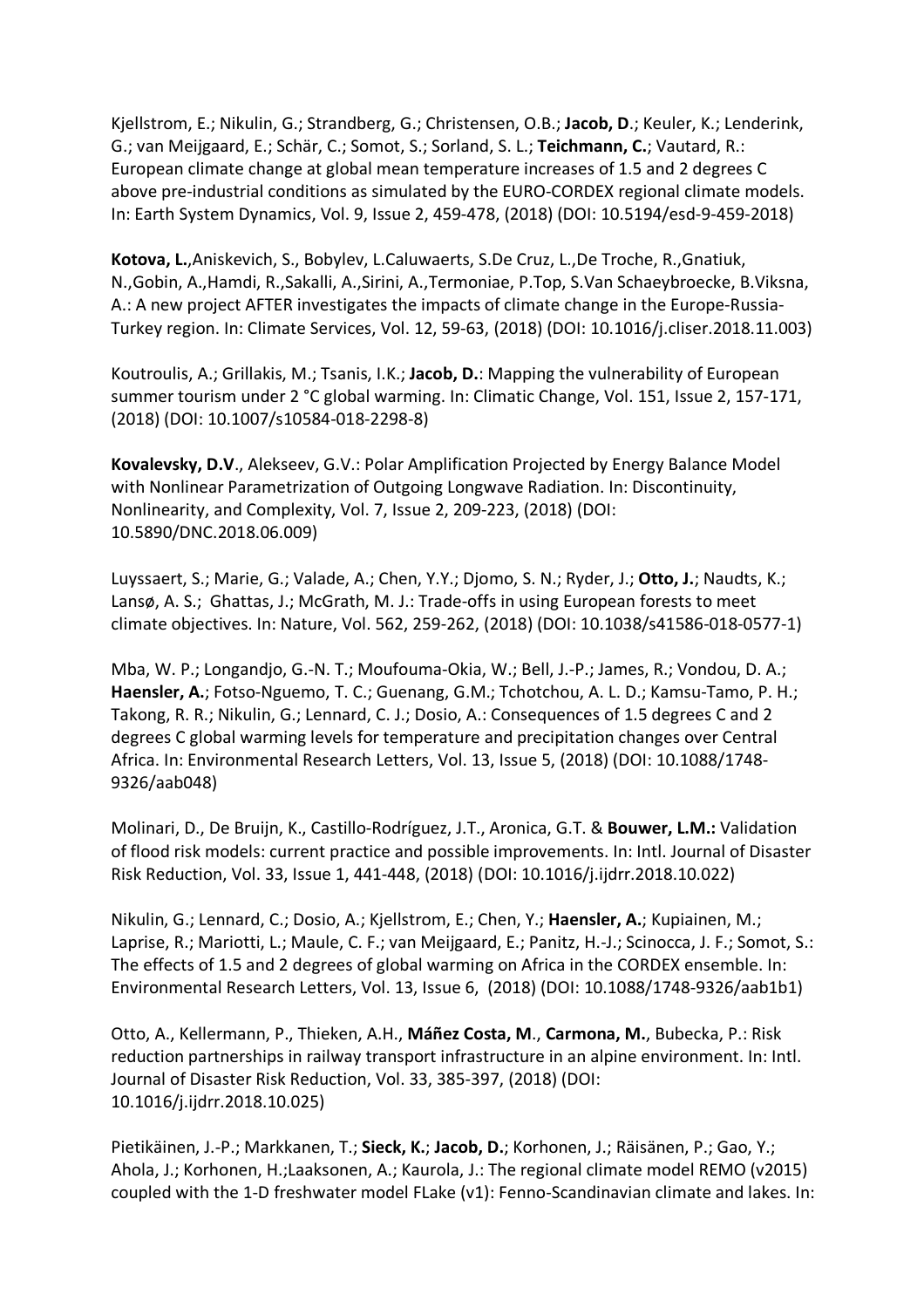Geoscientific Model Development, Vol. 11, Issue 4, 1321-1342, (2018) (DOI: 10.5194/gmd-2017-245)

**Teichmann, C.; Buelow, K.; Otto, J.; Pfeifer, S.; Rechid, D.; Sieck, K.; Jacob, D.**: Avoiding Extremes: Benefits of Staying below+1.5 degrees C Compared to+2.0 degrees C and+3.0 degrees C Global Warming. In: Atmosphere, Vol. 9, Issue 4, 115, (2018) (DOI: 10.3390/atmos9040115)

**Kovalevsky, D**. and Alekseev, G.V. : Polar Amplification Projected by Energy Balance Model with Nonlinear Parametrization of Outgoing Longwave Radiation. In: Discontinuity, Nonlinearity, and Complexity 7(2) (2018) 209-223

Otto, A., P. Kellermann, A.H. Thieken, **M. Máñez Costa**, M. Carmona, P. Bubeck. : Risk reduction partnerships for assessing and enhancing resilience of railway transport infrastructure in an alpine environment. In: Earth's Future, Vol.33, pp 385-397 (2018) (DOI: 10.1016/j.ijdrr.2018.19.025)

**Schuck-Zöller, S, Cortekar, J., Jacob, D**.: Evaluation transdisziplinärer Forschung und deren Rahmenbedingungen. In: Österreichische Plattform für Forschungs- und Technologiepolitikevaluierung. In: fteval, Vol. 45, pp 28-37 (2018) (DOI: 10.22163/fteval.2018.284)

Tangang, F., Supari, S., Chung, JX., Cruz, F., Salimun, E., Ngai, ST., Juneng, L., Santisirisomboon, J., Santisirisomboon, J., Ngo-Duc, T., Phan-Van, T., Narisma, G., Singhruck, P., Gunawan, D., Aldrian, E., Sopaheluwakan, A., Nikulin, G., Yang, H., **Remedio, A.R**., Sein, D., Hein-Griggs, D.: Future changes in annual precipitation extremes over Southeast Asia under global warming of 2 °C. In: APN Science Bulletin, Vol. 8, Issue 1, 3—8, (2018) (DOI: 10.30852/sb.2018.436)

van den Hurk, B.; Hewitt, C.; **Jacob, D.**; Bessembinder, J.; Doblas-Reyes, F.; Döscher, R.: The match between climate services demands and Earth System Models supplies. In: Climate Services, Vol. 12, 59-63, (2018) (DOI: 10.1016/j.cliser.2018.11.002)

Vousdoukas, M. I.; Bouziotas, D.; Giardino, A.; **Bouwer, L. M.**; Mentaschi, L.; Voukouvalas, E.; . Feyen, L.: Understanding epistemic uncertainty in large-scale coastal flood risk assessment for present and future climates. In: Natural Hazards and Earth System Science, Vol. 18, 2127- 2142, (2018) (DOI: 10.5194/nhess-18-2127-2018)

**Weber, T.; Haensler, A.; Rechid, D.; Pfeifer, S.; Eggert, B.; Jacob, D.**: Analyzing Regional Climate Change in Africa in a 1.5, 2, and 3 degrees C Global Warming World. In: Earths Future, Vol. 6, Issue 4, 643-655, (2018) (DOI: 10.1002/2017EF000714)

**Williams, D.S.; Manez Costa, M.; Celliers, L.**; Sutherland, C.: Informal Settlements and Flooding: Identifying Strengths and Weaknesses in Local Governance for Water Management. In: Water, Vol. 10, Issue 7, 871, (2018) (DOI: 10.3390/w10070871)

**Xu, J.; Koldunov, N.; Remedio, A. R. C**.; Sein, D.V.; Zhi, X.; Jiang, X. Xu, M.; Zhu, X.; Fraedrich, K., . **Jacob, D.:** On the role of horizontal resolution over the Tibetan Plateau in the REMO regional climate model. In: Clijate Dynamics, Vol. 51, Issue 11-12, 4525-4542, (2018), (DOI: 0.1007/s00382-018-4085-7)